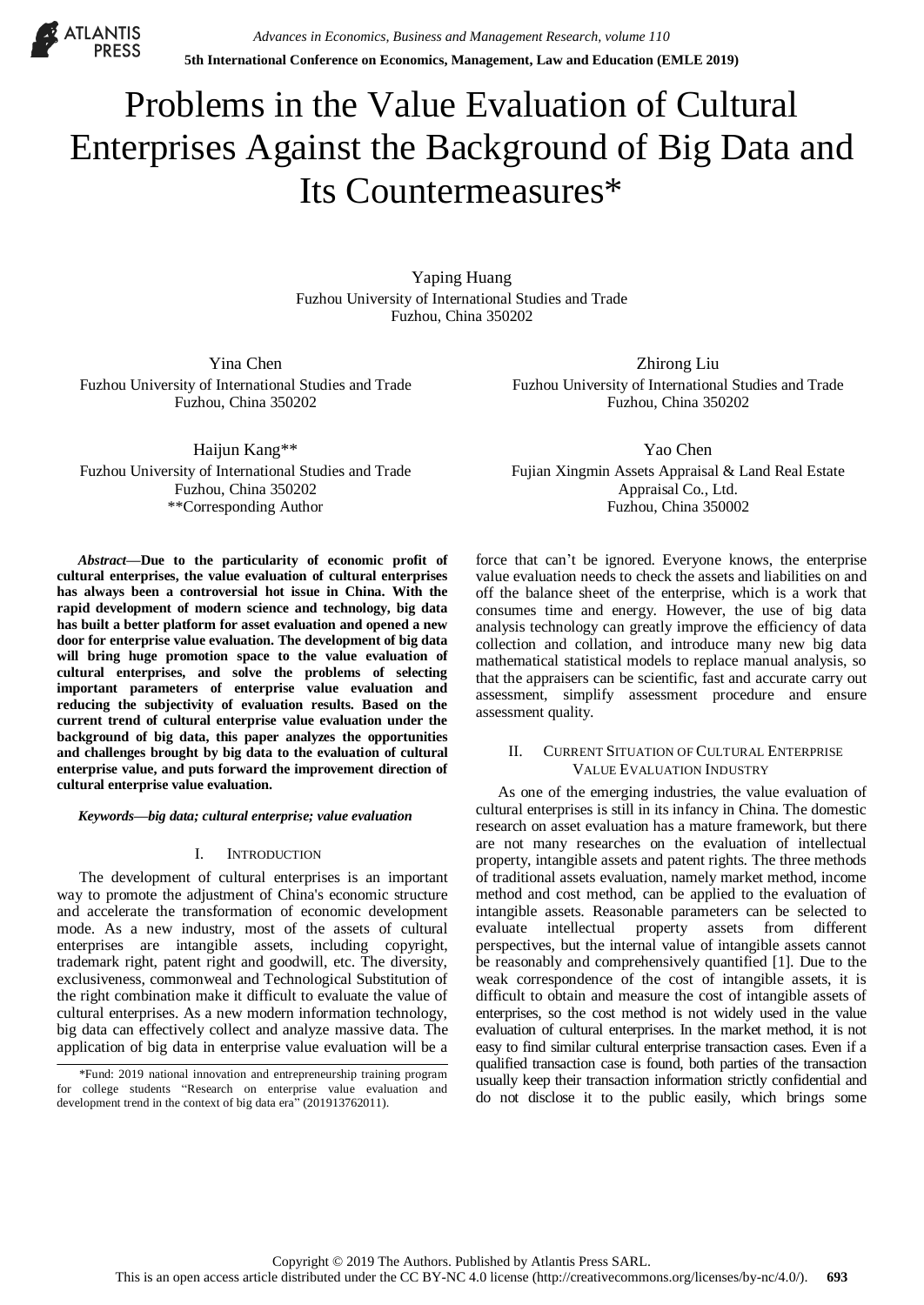

restrictions to the use of the market method. In the income method, it is relatively difficult to determine the important parameters such as free cash flow and weighted average cost of capital, which are easily affected by human subjective factors. In 2008, the China Assets Appraisal Association issued the Assets appraisal criteria -intangible assets, which were revised in 2017. In 2016, it issued the Guidance on intangible assets appraisal of cultural enterprises. At the same time, in 2016, the state issued the Law of assets appraisal the People's Republic of China to improve the laws and regulations, indicating that there are corresponding assets appraisal criteria for cultural enterprises in the asset appraisal industry as a guide, the research on the legal system of assets evaluation criteria also has a relatively complete prototype. The combination of cultural enterprises and asset evaluation is a new field. It is of great significance for the common development of cultural enterprises and asset evaluation industry to apply the value evaluation research of cultural enterprises to the social and economic development.

# III. OPPORTUNITIES BROUGHT BY BIG DATA TO THE VALUE EVALUATION OF CULTURAL ENTERPRISES

# *A. Providing New Ideas for the Value Evaluation of Cultural Enterprises*

In the production and marketing process of movie and TV series, Google has begun to use the new big data analysis model of "quantifying movie magic with Google search" to evaluate and analyze the weekend movie box office, and reasonably use the analysis results of Internet big data to avoid box office failure. The establishment of the model and the accuracy of the data make it possible to reasonably predict the box office income of the film and television enterprises. To a certain extent, it brings new inspiration to the evaluation of the value of the film and television enterprises. It urges the appraisers to improve the accuracy of the prediction of the box office income of the film on the basis of the big data analysis platform, and provides the market basis for the evaluation of the value of the cultural enterprises. Not only that, in terms of the value evaluation of copyright assets, the appraisers, on the basis of traditional valuation technology, combined with big data technology to evaluate "copyright fragments" transformed cultural assets into data through the Internet for trading, dynamically predicted and analyzed the value indicators of the obtained data of related factors, and quantitatively estimated the value of copyright. For example, Yachang group establishes the Yachang coefficient (AAMI) according to the auction data of "China art auction market quotation publishing system", which to some extent reflects the current price trend and operation of the art market. Art collectors and investors can value the collection according to the index [2]. The appraisers can also adopt similar ideas, use the data statistical model to compile, obtain important parameters, have a clearer grasp of the copyright market price, and make the results of cultural enterprise value evaluation more scientific. Today's cultural enterprise value evaluation, big data technology makes rapid quantitative evaluation and screening possible. Based on big data mining, it can help evaluators quickly select data that conforms to the established value index system from massive data, realize the cumulative

correlation analysis of customer experience and consumer behavior, and predict and evaluate the value of cultural enterprises from multiple perspectives. It can be seen that big data has opened up a new way for appraisers to evaluate the value of cultural enterprises.

# *B. Improving the Efficiency and Accuracy of Evaluation*

It will take several days or even months for the appraisers to evaluate an asset from macro policy analysis, collection of relevant information, on-the-spot investigation and audit to the determination of calculation methods. Moreover, there are many kinds of assets in cultural enterprises, among which the exclusiveness, non substantiality and efficiency and so on of intangible assets make the evaluation more difficult. However, in the era of big data, the use of computers and the Internet makes it possible to quickly obtain the data needed for evaluation. The collection and processing of information and its application in the evaluation of cultural enterprise value can simplify the evaluation process, reduce the time and greatly improve the work efficiency. And the important evaluation parameters can avoid the mistakes in the process of manual processing of information to a certain extent under the accurate prediction of computer technology and statistical model, can improve the processing accuracy of big data in asset evaluation, and to a large extent overcome the dependence of traditional cultural enterprises on the personal level and experience of the appraisers.

#### *C. Improving the Competitiveness of Evaluation Industry*

With the innovation and evolution of the asset evaluation industry in the Internet wave, there will inevitably be more fierce competition. Existing competitors will also work together to win-win cooperation and survival of the fittest. With the development of cloud valuation business, evaluation agencies and platforms in business scope, accurate evaluation, data monopoly, reputation, after-sales service and other fields are in full swing competition. The experience of users in different fields is different, and the advantages and disadvantages corresponding to the evaluation organization can also be reflected [3]. In addition, broadening the scope of business is an important means to improve the competitiveness of evaluation institutions. With the vigorous development of cultural enterprises, the economic activities of enterprises are increasing day by day. Many aspects such as merger and division, auction and lease, bankruptcy and dissolution of enterprises need professional services for asset evaluation [3]. The existing appraisal institutions are aware of the importance of expanding the scope of appraisal business, catering to the market demand of cultural enterprises for assets appraisal, providing data assets mortgage loan, data assets securitization, data assets insurance and other services, mining the deep value of cultural enterprises as much as possible, improving the competitiveness of the asset industry, and developing together with cultural enterprises.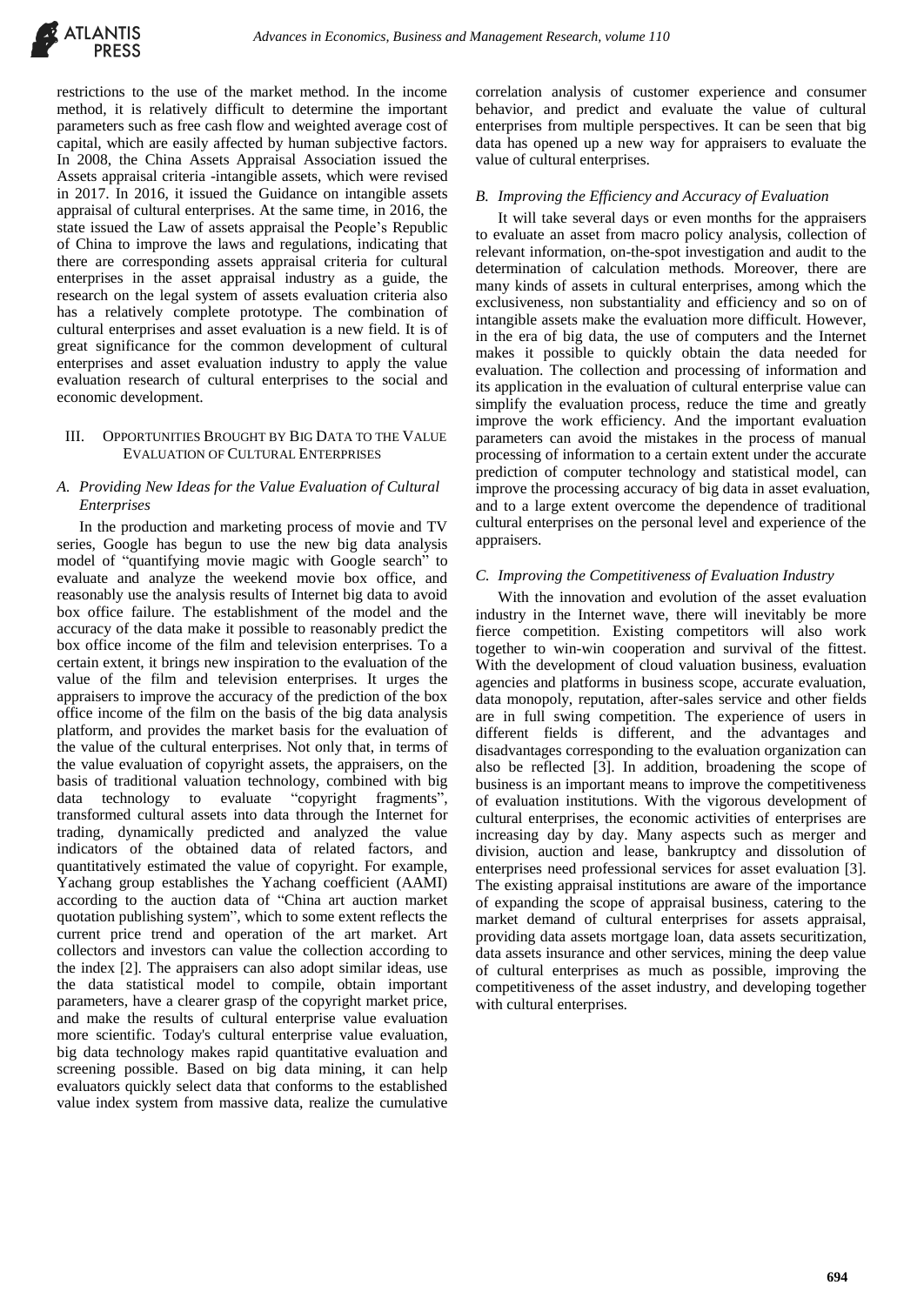

# IV. THE CHALLENGE OF BIG DATA TO THE VALUE EVALUATION OF CULTURAL ENTERPRISES

# *A. Weak Big Data Application Capabilities Restrict Evaluation Development*

On the one hand, from the perspective of scientific and technological conditions, the traditional data can't be compared in terms of the number of big data or the update speed. At present, the technical problems faced by the evaluation industry include low data utilization, single function of information products, and less update of enterprise websites, which are not conducive to the collaborative cooperation of internal information circulation. Only a few enterprises build efficient OA system or publicity website, but most of them use office software. On the other hand, from the perspective of the degree of data access, today's database use mode is pay as quantity, not completely open for free use. For example, domestic wind database, China business product research institute, CNKI and NIST defined cloud computing and other databases all need users to register and log in to their platforms, pay according to usage, which limits the free access of data and increases the cost of evaluation.

#### *B. Incomplete Application Environment of Big Data Impacts the Assessment Results*

Big data needs strong analysis ability of users, and only reasonable and appropriate use can maximize its value, which requires the appraisers to systematically master the theoretical knowledge and practical ability related to data analysis, and skillfully use software tools. But up to now, the talents who master these skills are scarce, and the immature industrial talent structure is a huge challenge to big data. From the perspective of the rules and regulations of cultural enterprises, the management rules and regulations related to the application of big data are relatively weak, and at present, there is no special organization to collect, sort and analyze the big data of cultural industry, and then the intellectual property cultural enterprises of data cannot provide a comprehensive and effective guarantee mechanism. All of these make it more difficult to evaluate the value of cultural enterprises. In the future, the proportion of cultural enterprises will be larger and larger, but the lack of talents and systems has launched a challenge to the value evaluation of cultural enterprises.

# *C. The Data Security Issues Impact Assessment Results*

Even in the face of massive data, it is one of the characteristics of big data that can truly and comprehensively reflect the facts. However, in the process of practical application, the forged data is inevitably mixed in the massive data, so it is difficult to identify the authenticity. For example, false click through rate, box office data, reviews and other situations often occur during the period of film and television works reflection. Not long ago, the media "Xiao Sheng Bi Bi" revealed that the data of "Wasp's nest" in the tourism community was not genuine. According to the data report provided by the data team of Hurui, 85% of the 21 million "real reviews" of Wasp's nest were copied, including 5.72 million food reviews and 12.21 million hotel reviews. This will not only damage the interests of users, reduce the reputation of enterprises and related platforms, but also affect the future results of enterprise value evaluation, which is a wake-up call for the application of big data in the asset evaluation industry.

# V. STRATEGIC RESPONSE TO THE DEVELOPMENT OF CULTURAL ENTERPRISES AGAINST THE BACKGROUND OF BIG DATA

#### *A. Building Data Sharing Platform and Improving Application Ability*

In order to strengthen the information construction of the evaluation industry and improve the ability of asset evaluation to control the era of big data, the construction of data platform is essential. The evaluation industry should establish and improve the industry database, unify the information system construction standards of various institutions, and cooperate with professional research companies to expand information sources. Make effective use of modern information technology such as big data, give full play to the advantages of information resource network system to form a comprehensive database, ensure sufficient evaluation reference data, and promote the development of Internet platform in asset evaluation industry [4]. At the same time, it applies big data to the analysis of market prospect and profit model of cultural enterprises, and makes dynamic analysis of customer experience value data, and scientifically evaluates the value of cultural enterprises from the perspective of value discovery, evaluation and realization.

# *B. Training Comprehensive Talents*

In order to cultivate comprehensive talents, it is necessary to set up related majors of asset evaluation in Colleges and universities, expand the publicity of the future development prospect of asset evaluation, attract more excellent talents to participate in the evaluation career, improve the continuing education mechanism of appraisers, and train excellent professional appraisers. At the same time, the assets appraisal industry should actively carry out the appraisal work of cultural enterprises, regularly train the appraisers on the latest theoretical achievements of cultural assets appraisal, gradually improve the ability and level of the assets appraisers, promote the transformation of theories to achievements, and guide the appraisal practice. At the same time, due to the emergence of the new data model, the mathematical statistics and computer technology of the assets appraisers are also put forward more stringent requirements. In the process of talent team building, it can focus on the cultivation of data integration and analysis ability of asset appraisers, the application of new economic model and the efficient and accurate prediction ability of asset value.

#### *C. Improving Relevant Systems*

The state should improve a series of evaluation systems on intangible assets management and supervision of cultural enterprises, issue guidance on strengthening the management of cultural enterprises' assets, coordinate the accounting standard setting departments, strengthen the research on the evaluation and measurement of the fair value of cultural assets, and timely issue relevant policies. China Assets Appraisal